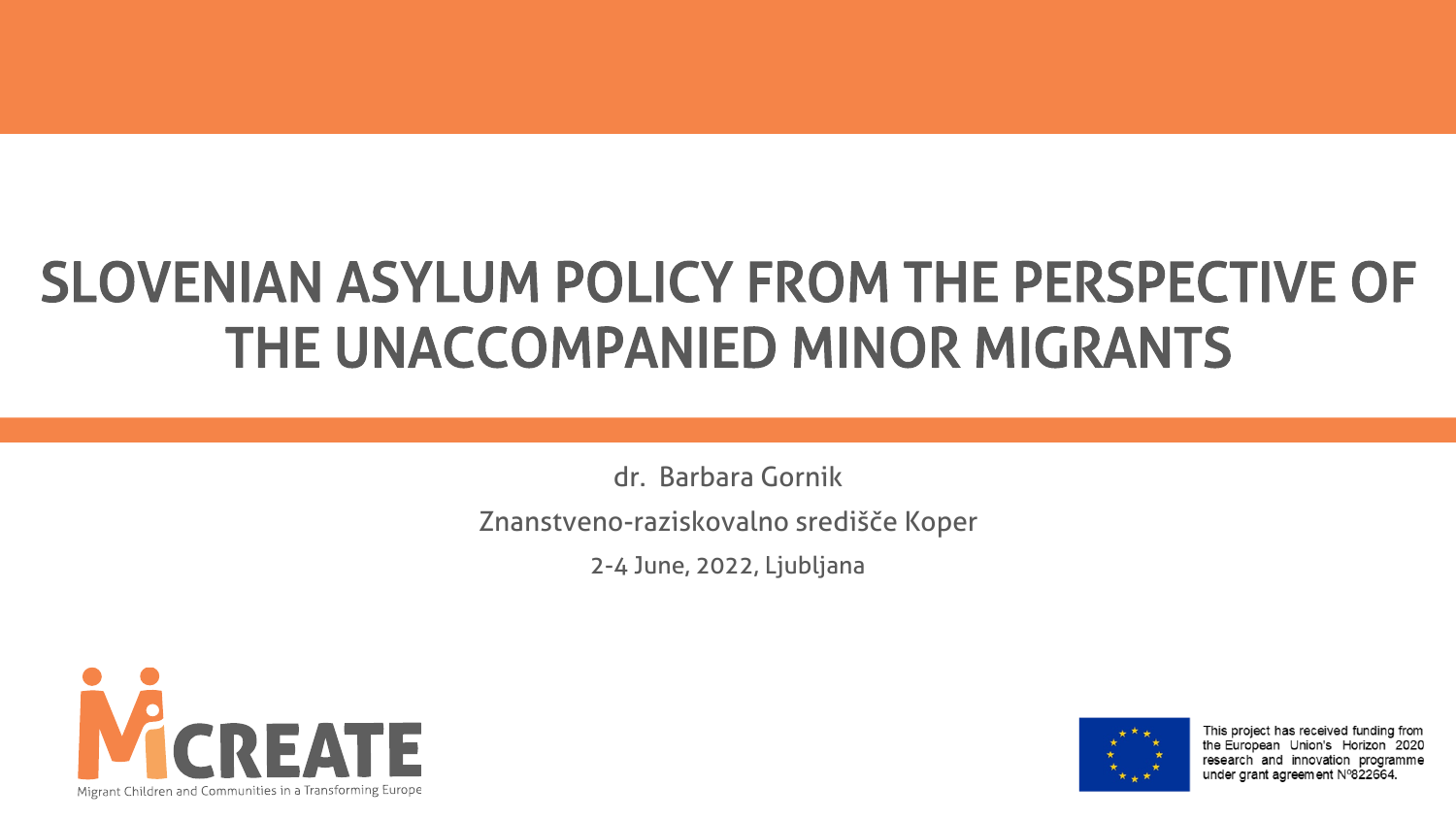# CREA

### RESEARCH AIMS

- Evaluate existing asylum policies and support mechanisms from a childcentred perspective
- Get to know the experience of children with reception and asylum procedures and find out more about how they experience the support mechanisms and integration measures they receive.
- Learn more about the factors that affect well-being of children
- Develop recommendations for a childcentred approach to asylum policy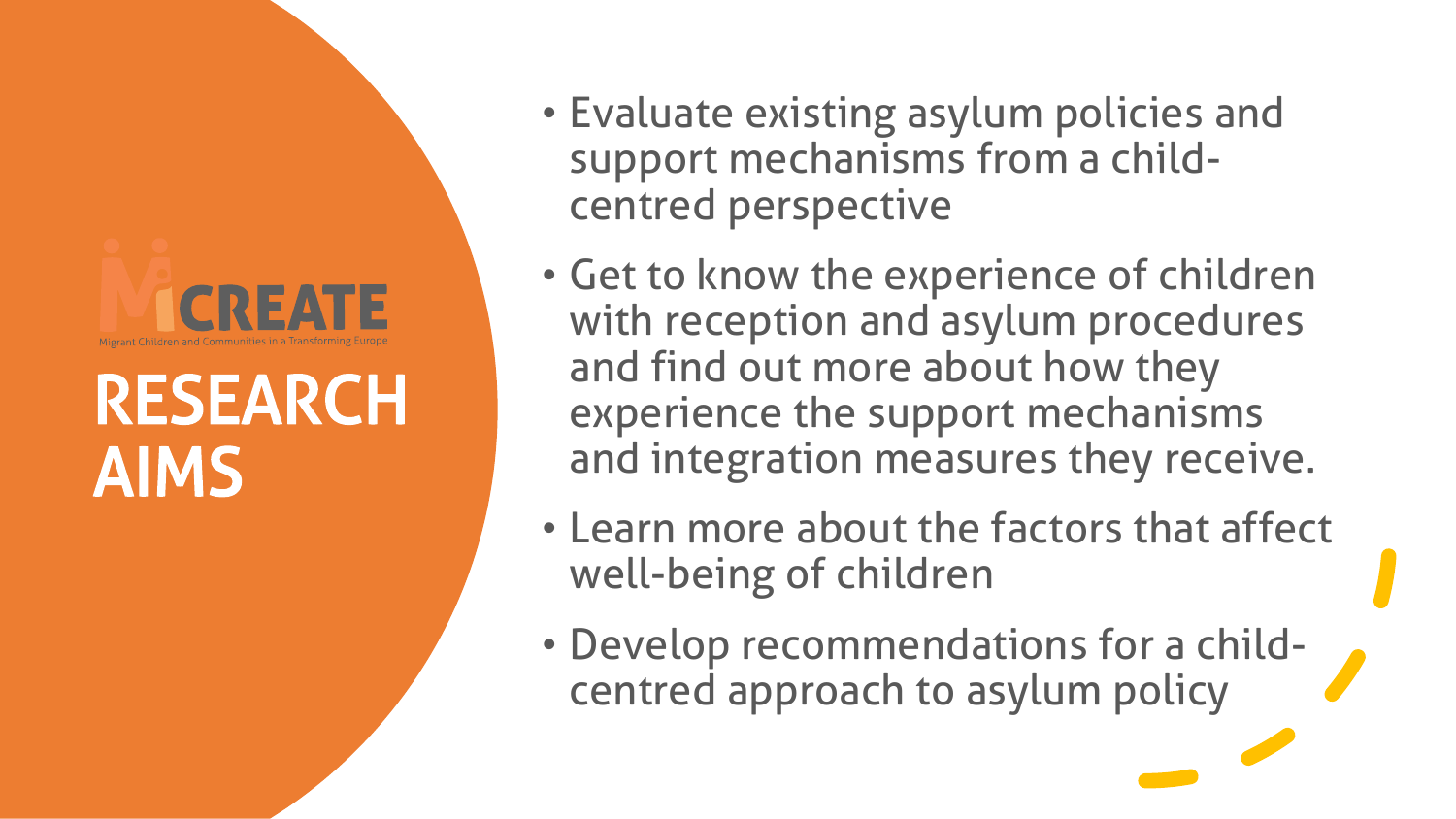

- Focuses on children here and now
- Aims to guarantee children's well-being and participation
- Is developed with cooperation with children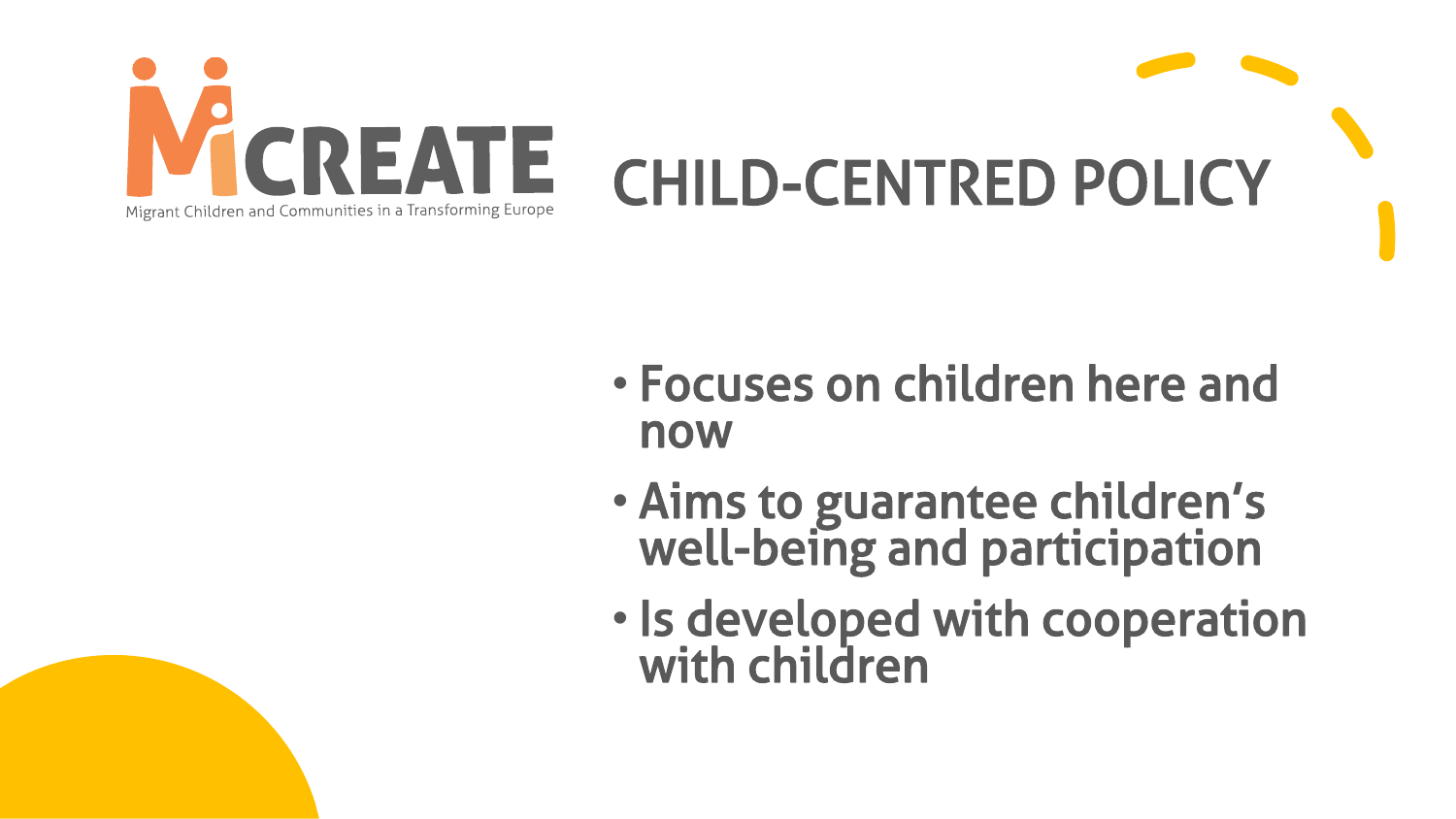### WHY CHILD-CENTRED APPRACH TO POLICY

- Because migrant children experience asylum procedures differently from adults
- Because, in accordance with Article 3 of the CRC, Slovenia must ensure the well-being of all children
- Because, in accordance with Article 12 of the CRC, children have the right to express their opinion on all matters affecting them.

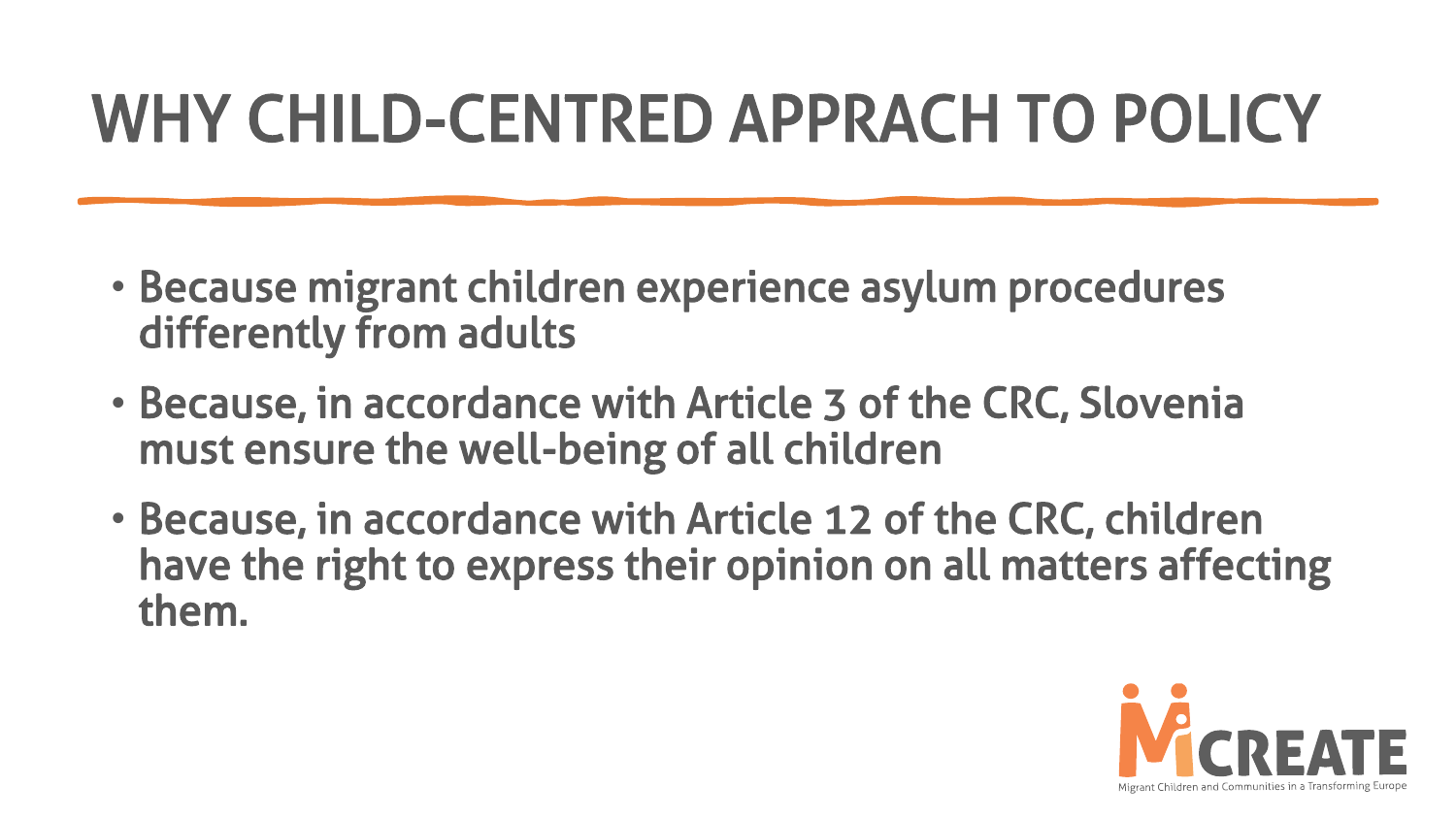

## RESEARCH in SLOVENIA

- Research in the the Asylum Home in Logatec from August to October 2020.
- two researchers who visited the asylum home regularly (approximately 30 days)
- eight interviews (individual and group) with 19 migrant children.
- two interviews with asylum seekers at the student dormitory in Postojna
- Unaccompanied young boys aged between 14 and 17 years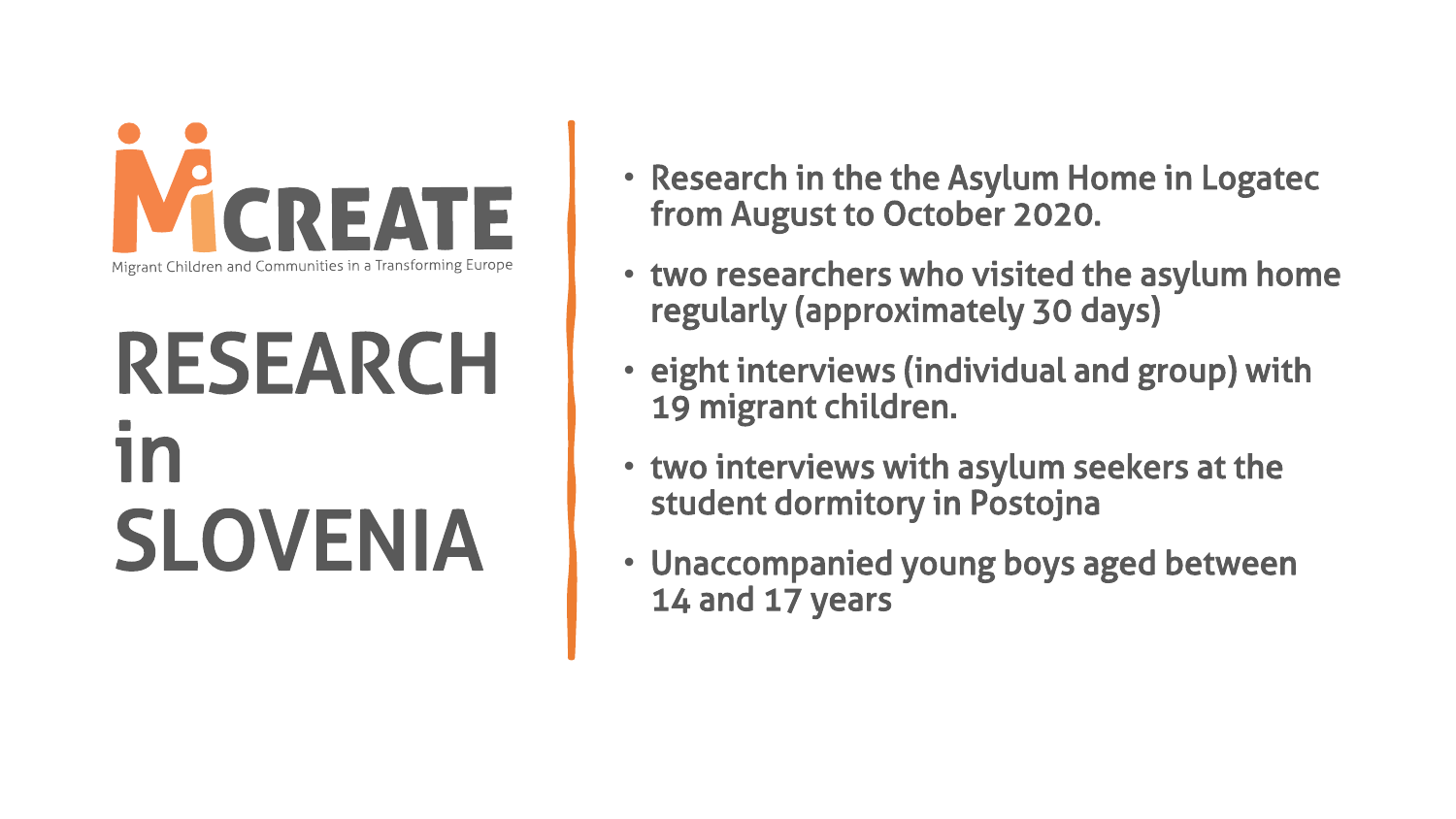# BORDER PROCEDURES

#### Interviewees reported about readmission to Croatia

without assigning a guardian for a specific case without assessing the child's best interests without individual treatment without proper translators

Interviewees reported experiences of police by police officers, especially Croatians, and chain returns

Violation of Article 3 of the ECHR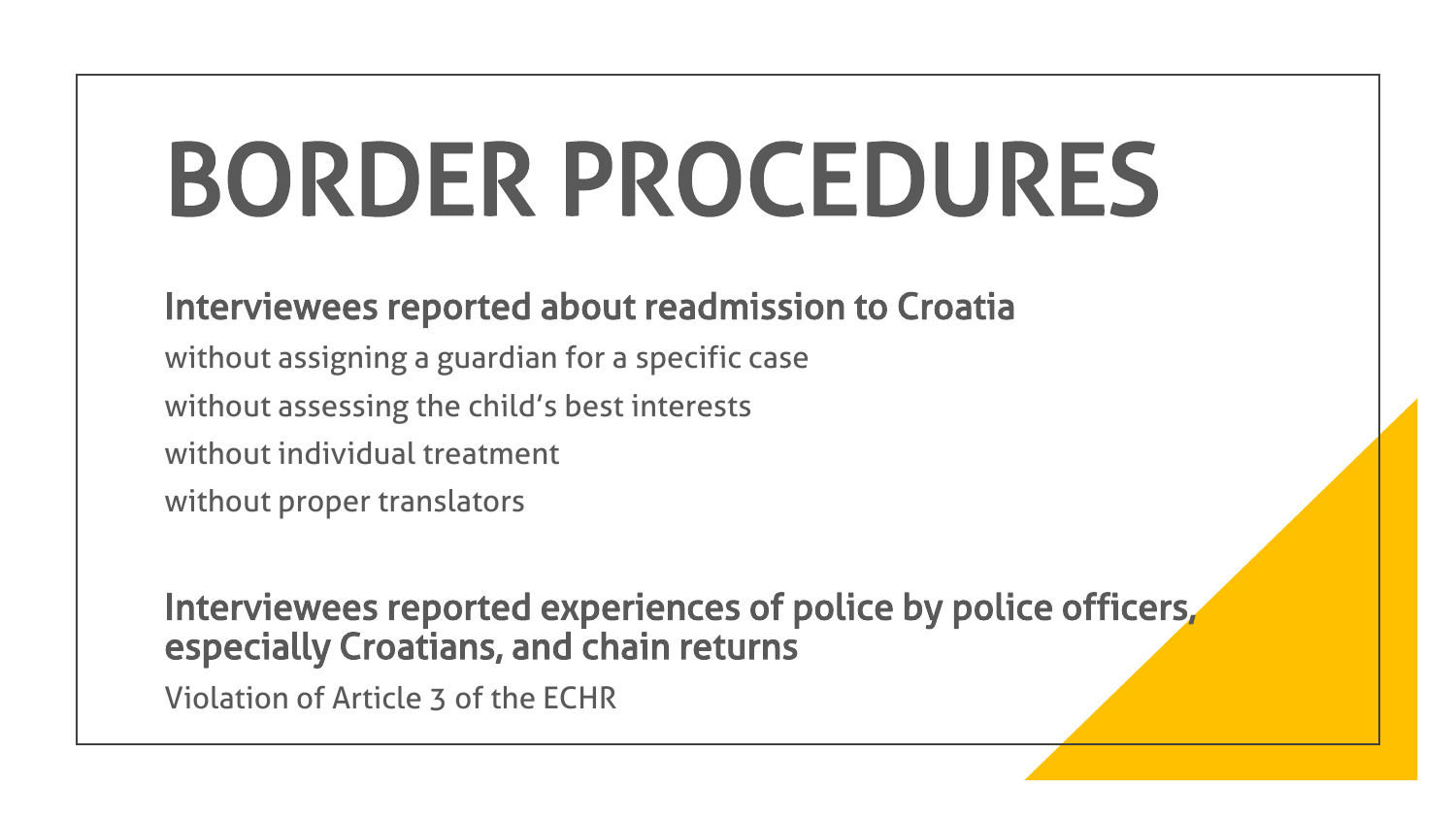### CREATE Migrant Children and Communities in a Transforming Europe

# CENTRE FOR FOREIGNERS

- Confiscation of private property by police officers (phones, backpacks, documents, money)
- Access to information
- Leisure activities
- Relationship with staff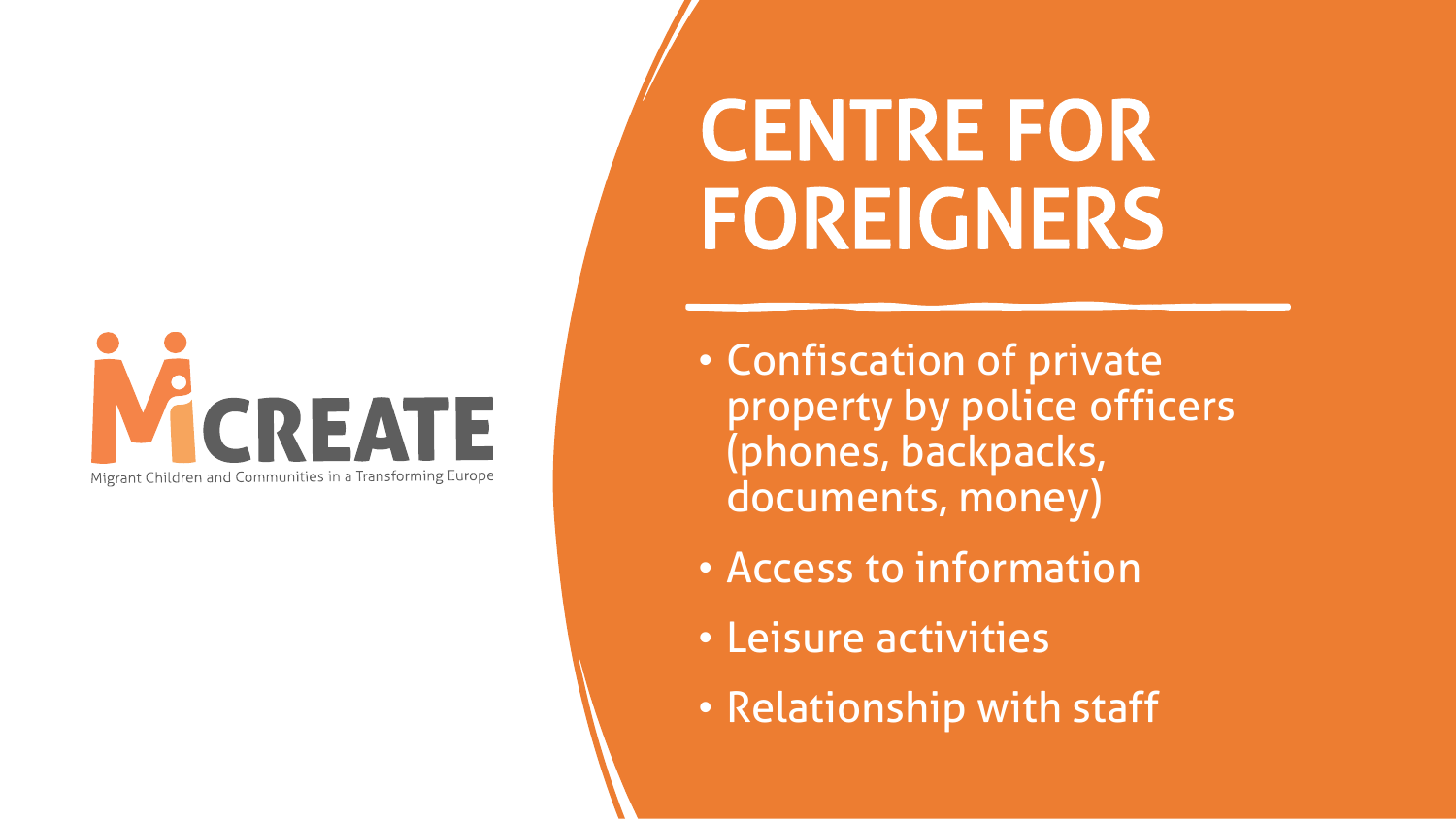### ASYLUM HOME IN LOGATEC impact in view of their well-being

The interviewees were not extremely critical of the accommodation conditions.

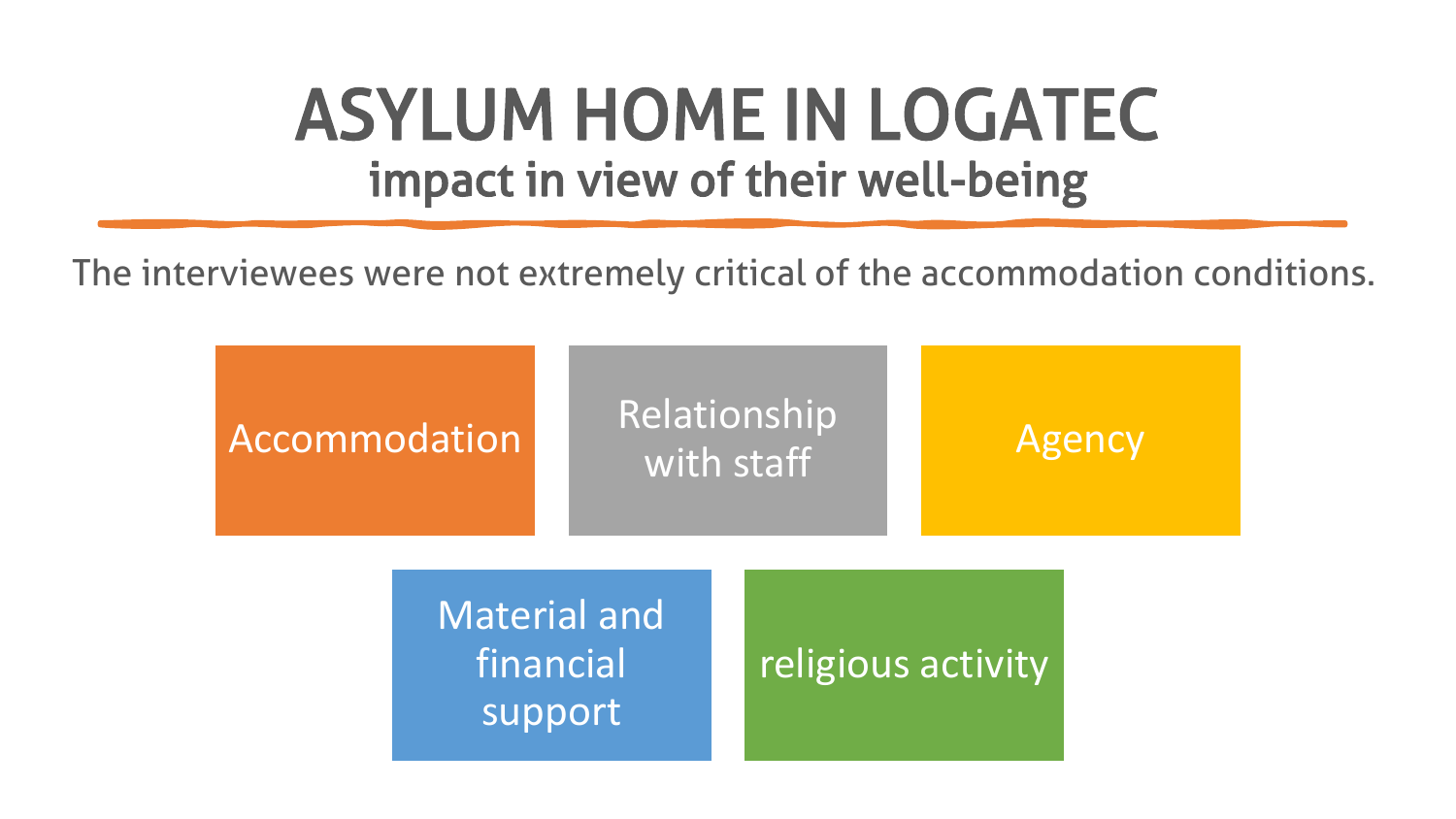## ASYLUM PROCEDURES

impact in view of the right to be heard

**Financing and supervising the work of legal representatives**

**Supporting children with information and counselling**

**Adaptation of asylum procedures and hearings**

**Qualification of officials to work with migrant children**

**Assessing the credibility of migrants**

**Quality of translation and access to translation services**